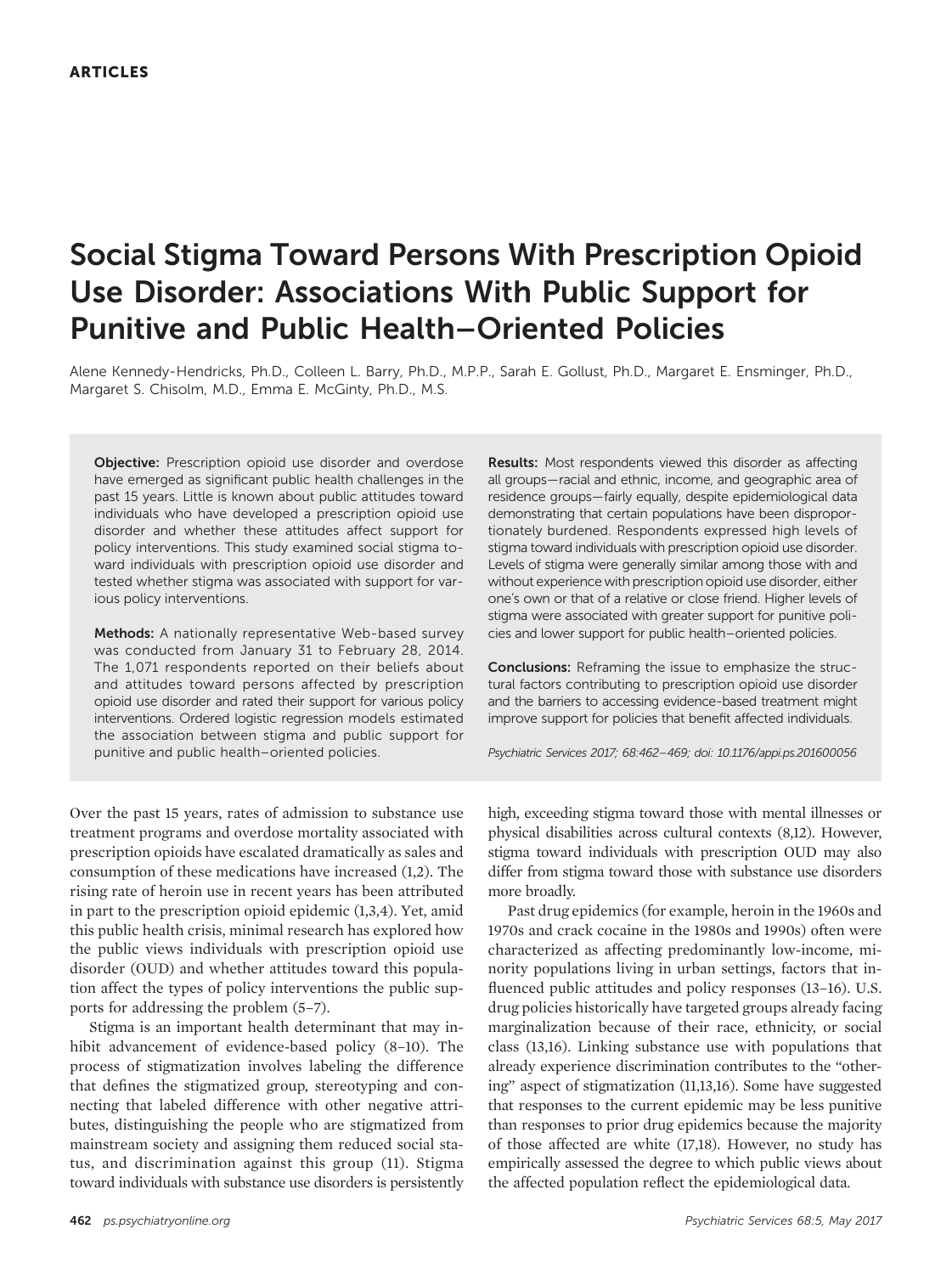In addition to beliefs about the social groups affected by prescription OUD, another factor potentially relevant to stigma is the ambiguous legal status of opioid medications. They are available, legally, with a prescription, but they also can be purchased on the black market. Connecting individuals with substance use disorders to other negative characteristics, such as engagement in criminal activity through possession of illicit substances, may heighten stigma (11). However, the legal status of prescription opioids may disrupt perceived linkages between prescription OUD and criminality, potentially reducing stigma.

The public also may be less likely to connect prescription OUD with criminal activity because some individuals have developed this disorder after receiving medically supervised treatment with opioids (1). Attribution theory posits that when a health condition appears to be under an individual's control, the reaction is to condemn or neglect rather than to help the person (19). Generally, the public views substance use disorders as under greater individual control than other health conditions (12,20). However, if rising rates of prescription OUD have resulted in part from system-level factors (for example, pharmaceutical marketing, prescribing practices, and inadequate pain treatments), attributions of blame to the individual may be less prevalent.

Finally, exposure to persons with prescription OUD may influence levels of stigma by complicating stereotypes. Research examining the effects of contact on stigma toward individuals with substance use disorders has yielded mixed results (8,21). The nature of the relationship with the affected person may moderate the association between contact and stigma (22). For instance, parents may express lower levels of stigma toward their children with substance use disorders than they do toward work colleagues with such disorders.

The level of stigma toward individuals with prescription OUD is unknown, but, as outlined above, it may differ from broader stigma toward individuals with substance use disorders for several reasons. To explore these issues, we conducted a national public opinion survey to describe beliefs about the sociodemographic characteristics of those affected by prescription OUD, measure stigma toward this population, examine whether levels of stigma differ among those with and without personal experience with prescription OUD, and estimate stigma's association with support for various policy interventions.

## **METHODS**

#### Data

We conducted a survey about the prescription opioid epidemic among a nationally representative Web-based panel from January 31 to February 28, 2014. The sample was drawn from an online panel that recruits participants by using an address-based sampling frame that encompasses 97% of U.S. households (23). Households lacking Internet or computer access were provided a Web-enabled device.

Other academic researchers have used this panel to conduct nationally representative public opinion research on diverse public health topics (24–27). The recruitment rate for the overall GfK KnowledgePanel in 2014 was 16.6%. The completion rate for this survey (proportion of sampled panelists who completed the survey) was 75%. We excluded respondents with a survey duration time exceeding two standard deviations above the mean duration of 13 minutes (N=65) or a duration time of five minutes or less (N=27) and those with missing data on one or more items measuring stigma (N=40). The final analytic sample included 1,071 respondents. Survey weights were applied in all analyses to account for the sampling design and nonresponse; weights were derived by using demographic distributions in the 2013 Current Population Survey. A comparison with current population survey data demonstrated that the sociodemographic characteristics of the study sample reflected the distribution of characteristics in the broader U.S. population. [A table presenting these data is included in an online supplement to this article.]

We asked respondents questions in several domains, including beliefs about social groups affected by prescription OUD, stigma, and support for various policy interventions. To prevent previous questions from influencing responses to later questions, we randomized the order of categories of questions and the order of questions within each category. All survey questions used the terms "prescription pain medication" (rather than prescription opioids) and "abuse" and "addiction" (rather than prescription OUD) to reflect the terminology typically used in news media coverage of this issue (28) and to facilitate comprehension among the general public. Respondents read a definition of prescription opioids at the beginning of the survey and viewed a list of examples. [These survey materials are available in the online supplement.] The Johns Hopkins Bloomberg School of Public Health Institutional Review Board approved this study as exempt.

## Measures

The survey company provided data on the sociodemographic characteristics of respondents, including their age, gender, race-ethnicity, educational attainment, household income, geographic residence, and political partisanship. To assess personal experience, we asked respondents whether they themselves or a family member or close friend had ever had a problem with prescription OUD. Given that nearly all the respondents who reported having this problem themselves also reported having a family member or close friend with this problem, we included both in our measurement of exposure.

We measured respondents' perceptions of whether certain social groups have been disproportionately burdened by prescription OUD. Specifically, we asked whether people with prescription OUD are more likely to be poor, middle class, or wealthy or whether prescription OUD affects people of all income groups equally; to be white/Caucasian, black/African American, or Latino/Hispanic or whether the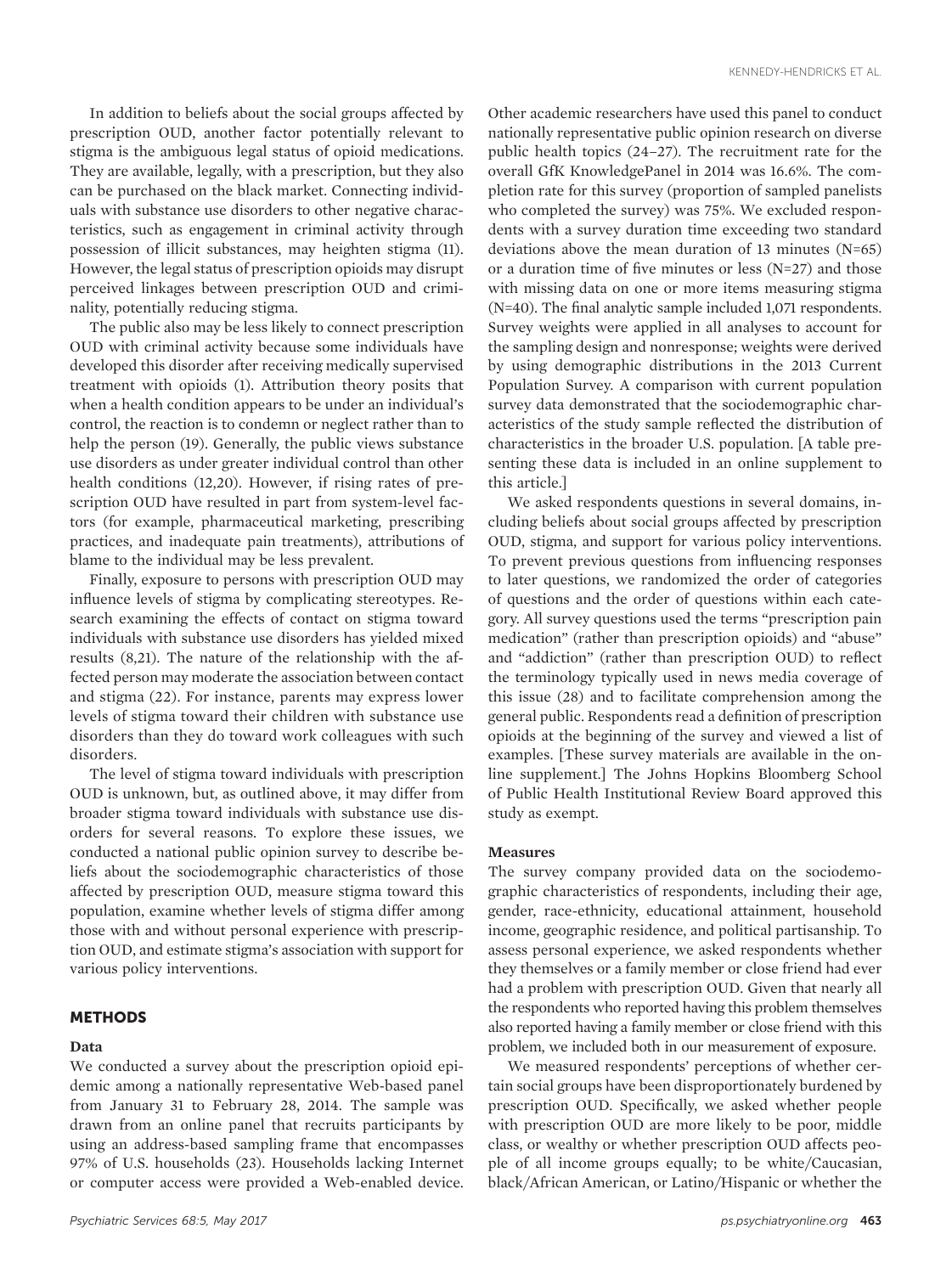problem affects all groups equally; or to live in rural areas, urban areas, or suburban areas or whether the problem affects people living in all areas equally.

Using items adapted from prior stigma survey research, we assessed stigma toward individuals with prescription OUD by measuring desire for social distance, perceptions of dangerousness, acceptance of discrimination, and blame. Social distance items asked respondents about their willingness to work closely with or have a person with prescription OUD marry into their family (6,29–32). To assess perceived dangerousness, respondents indicated the extent to which they agreed that people with prescription OUD are more dangerous than the general population (33). To measure acceptance of discrimination, respondents rated their endorsement of whether employers should be allowed to deny employment and landlords should be allowed to deny housing to a person with prescription OUD (6,29–31). Respondents rated their agreement with statements that some people lack the self-discipline to use prescription opioids without becoming addicted and that individuals with prescription OUD are to blame for the problem.

We measured all stigma measures on 7-point Likert scales. For descriptive purposes, we dichotomized these measures so that responses 5–7 indicated endorsement of the belief and responses 1–4 indicated lack of endorsement. We also averaged together responses to the individual Likert scale items to construct a composite stigma scale, which had good internal consistency (Cronbach's  $\alpha$ =.77).

To assess support for various policy interventions, we considered six policies that target individuals with prescription OUD and that might be categorized as either punitive (that is, negatively affecting this group) or public health oriented (that is, helping this group through expanded services or treatment). Respondents rated their support for each policy on 7-point Likert scales. We included policies considered in reports by expert bodies, such as the Centers for Disease Control and Prevention (34–37). Punitive policies included arresting and prosecuting people who obtain multiple prescriptions for opioid medications from different doctors and requiring Medicaid enrollees suspected of problematic opioid use to use a single prescriber and pharmacy (that is, a "lock-in" program). Although the "lockin" program has less severe consequences than arrest, it may create barriers to health care access. Neither of these policies attempts to help individuals with a potential prescription OUD. Public health–oriented policies included expanding Medicaid insurance benefits to cover prescription OUD treatment; passing laws to protect people from criminal charges when seeking medical help for an overdose; providing naloxone, a medication to reverse opioid overdose, to friends and family members of people using prescription opioids; and increasing government spending to improve substance use treatment.

## Analytic Approach

To examine whether the public views prescription OUD as predominantly affecting particular social groups and

to characterize levels of social stigma, we calculated descriptive statistics (proportions and 95% confidence intervals [CIs]). We tested whether perceptions of prescription OUD as being prevalent among particular social groups are associated with stigma by estimating separate linear regression models in which the individual stigma measures and the composite stigma scale were the outcomes. In addition, we used chi-square tests to assess differences in the proportions of respondents endorsing individual measures of stigma among those with and without personal experience.

To assess the association between stigma and support for various policy interventions, we estimated separate ordered logistic regression models for each measure of policy support. The primary independent variable was the continuous stigma scale. We also estimated models with the individual stigma measures (excluding the scale) as the primary independent variables. To account for potential confounders, we adjusted for respondent age, gender, race and ethnicity, educational attainment, household income, residence in a metropolitan statistical area (MSA), political partisanship, and personal experience with prescription OUD. To determine the extent to which stigma, compared with political partisanship and sociodemographic characteristics, explained variation in policy support, we estimated incremental linear regression models and compared the  $R^2$  values across these models. The  $R<sup>2</sup>$  values indicated the amount of variation in policy support explained by the independent variables. The first model included respondents' sociodemographic characteristics and personal experience, the second model added political party affiliation, and the final model added the stigma scale. We used Stata 12 to conduct all analyses (38).

# RESULTS

Table 1 summarizes sociodemographic and other characteristics of the study sample. Approximately a third of our sample reported having personal experience with prescription OUD either themselves or through a family member or close friend. Table 2 presents the proportions of respondents expressing stigmatizing attitudes toward individuals with prescription OUD and differences among respondents with and without personal experience. Large majorities felt that individuals with prescription OUD are to blame for the problem (78%) and that some lack the selfdiscipline to use prescription opioids without becoming addicted (72%). Majorities also expressed desire for social distance and felt that employers should be allowed to deny employment to persons with prescription OUD. Attitudes were mostly similar among respondents with and without personal experience. In the two cases that differed, respondents with personal experience expressed more negative attitudes.

Table 3 presents data on perceptions of the prevalence of prescription OUD among particular social groups. Majorities of respondents felt that prescription OUD affects all groups equally—income, racial and ethnic, and geographic area of residence. Among the minority who viewed prescription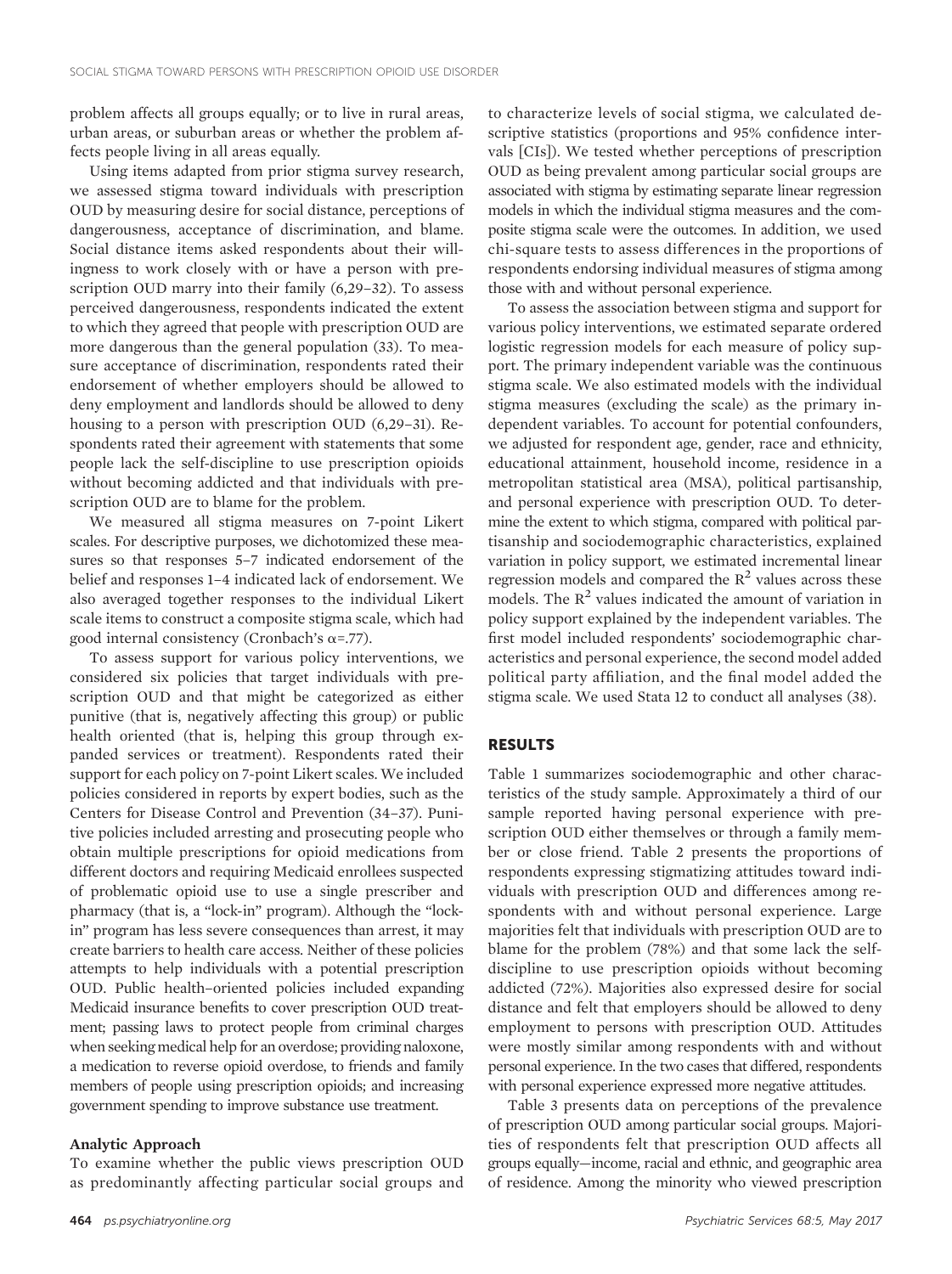OUD as predominantly affecting particular social groups, the largest proportions pointed to people who are middle class (15%), are white (18%), and live in suburban areas (10%). Regression models estimating the relationship between beliefs about these characteristics of the target population and the composite stigma scale found no significant relationships [see online supplement]. When estimating the relationships between perceptions of the target population and the individual stigma measures, we found that the perception that prescription OUD predominately affects persons who have low incomes versus those who are wealthy was associated with a greater likelihood of believing persons with prescription OUD are dangerous and to blame for the problem [see online supplement].

Table 4 presents results from the ordered logistic regression models testing the association between stigma and support for various policy interventions, adjusting for potential confounders. Higher stigma ratings were associated with greater support for arresting people who obtain multiple prescriptions from different doctors (coefficient=.78) and requiring Medicaid enrollees suspected of nonmedical use to use a single prescriber and pharmacy (coefficient=.71). In contrast, higher stigma ratings were associated with lower support for several public health–oriented policies, including expanding Medicaid insurance benefits to cover prescription OUD treatment (coefficient=–.17), passing laws to protect people from criminal charges if they seek help for an overdose (coefficient=–.15), and increasing government spending to improve substance use treatment (coefficient=–.20).

We found similar patterns in sensitivity analyses, with significant associations between several of the individual stigma measures and support for punitive policies; the relationships between individual measures of stigma and support for the public health–oriented policies were more mixed [see online supplement]. Compared with Democrats, Independents and Republicans were less likely to support several of the public health–oriented policies. Having personal experience with prescription OUD was associated with greater support for providing naloxone to friends and family members of people using prescription opioids.

Comparison of the  $R^2$  values (Table 5) suggests that the stigma scale substantially improved the models' ability to explain variation in support for punitive policies. However, adding stigma to the models estimating support for the public health–oriented policies increased the  $R^2$  values much less substantially than the addition of political party affiliation.

# **DISCUSSION**

In this nationally representative public opinion survey, respondents expressed high levels of stigma toward individuals with prescription OUD. Findings indicate that stigma may have important implications for support for certain policies to address the opioid epidemic. Higher levels of stigma were independently associated with greater public support for punitive policies and lower support for several public health–oriented policies.

|                          | TABLE 1. Sociodemographic characteristics of 1,071 survey |  |  |
|--------------------------|-----------------------------------------------------------|--|--|
| respondents <sup>a</sup> |                                                           |  |  |

| Characteristic                                                            | $\%$ | 95% CI        |
|---------------------------------------------------------------------------|------|---------------|
| Age                                                                       |      |               |
| $18 - 29$                                                                 | 19.6 | $16.4 - 22.8$ |
| $30 - 44$                                                                 | 26.0 | $22.7 - 29.2$ |
| $45 - 59$                                                                 | 27.7 | $24.6 - 30.8$ |
| $\geq 60$                                                                 | 26.7 | $23.7 - 29.6$ |
| Female                                                                    | 52.6 | $49.0 - 56.2$ |
| Educational attainment                                                    |      |               |
| Less than high school                                                     | 12.2 | $9.8 - 14.6$  |
| High school diploma                                                       | 29.7 | $26.4 - 32.9$ |
| Some college                                                              | 29.3 | $26.0 - 32.6$ |
| Bachelor's degree or higher                                               | 28.8 | $25.6 - 32.1$ |
| Race                                                                      |      |               |
| White, non-Hispanic                                                       | 67.9 | $64.3 - 71.5$ |
| Black, non-Hispanic                                                       | 11.4 | $9.1 - 13.8$  |
| Other                                                                     | 20.7 | $17.4 - 24.0$ |
| Hispanic                                                                  | 14.3 | $11.5 - 17.2$ |
| Income                                                                    |      |               |
| $<$ \$10,000                                                              | 6.0  | $4.2 - 7.8$   |
| \$10,000-\$24,999                                                         | 12.8 | $10.4 - 15.1$ |
| \$25,000-\$49,999                                                         | 22.4 | $19.5 - 25.4$ |
| \$50,000-\$74,999                                                         | 18.5 | $15.7 - 21.4$ |
| $\ge$ \$75.000                                                            | 40.3 | $36.8 - 43.8$ |
| Lives in metropolitan statistical area                                    | 83.7 | $81.1 - 86.3$ |
| Political partisanship                                                    |      |               |
| Democrat                                                                  | 35.5 | $32.0 - 39.0$ |
| Independent                                                               | 40.2 | $36.7 - 43.7$ |
| Republican                                                                | 24.3 | $21.2 - 27.3$ |
| Personal experience with prescription<br>opioid use disorder <sup>b</sup> | 30.2 | $26.9 - 33.6$ |

<sup>a</sup> All models accounted for sampling design and nonresponse by incorporating survey weights, enabling generalization to the broader U.S. population.

<sup>b</sup> Respondents who reported having had a problem with prescription opioids themselves or a family member or close friend with a problem. Most respondents who reported their own problem also reported having a family member or close friend with the problem.

Respondents generally did not characterize the prescription opioid epidemic along racial-ethnic, class-based, or geographic lines, despite data suggesting that affected individuals are more likely to be white, have lower incomes, and live in nonurban communities (2,39). One explanation may be insufficient public knowledge of these trends. Another factor may be lack of coverage of sociodemographic patterns of use by the news media (28). Regardless, the apparent lack of perceptions based on racial-ethnic group, class, or geographic residence is notable because it is inconsistent with research on attitudes regarding past drug epidemics (13,16).

Although stigma toward individuals with prescription OUD was prevalent, the magnitude may be lower than the level of stigma toward individuals with other substance use disorders (30,31). In a 2013 national survey that used the same measures to assess stigma, 90% of respondents (versus 68% in our study) reported being unwilling to have a person with a substance use disorder marry into their family and 78% (versus 58% in our study) were unwilling to work closely with a person with a substance use disorder (31). Similarly, in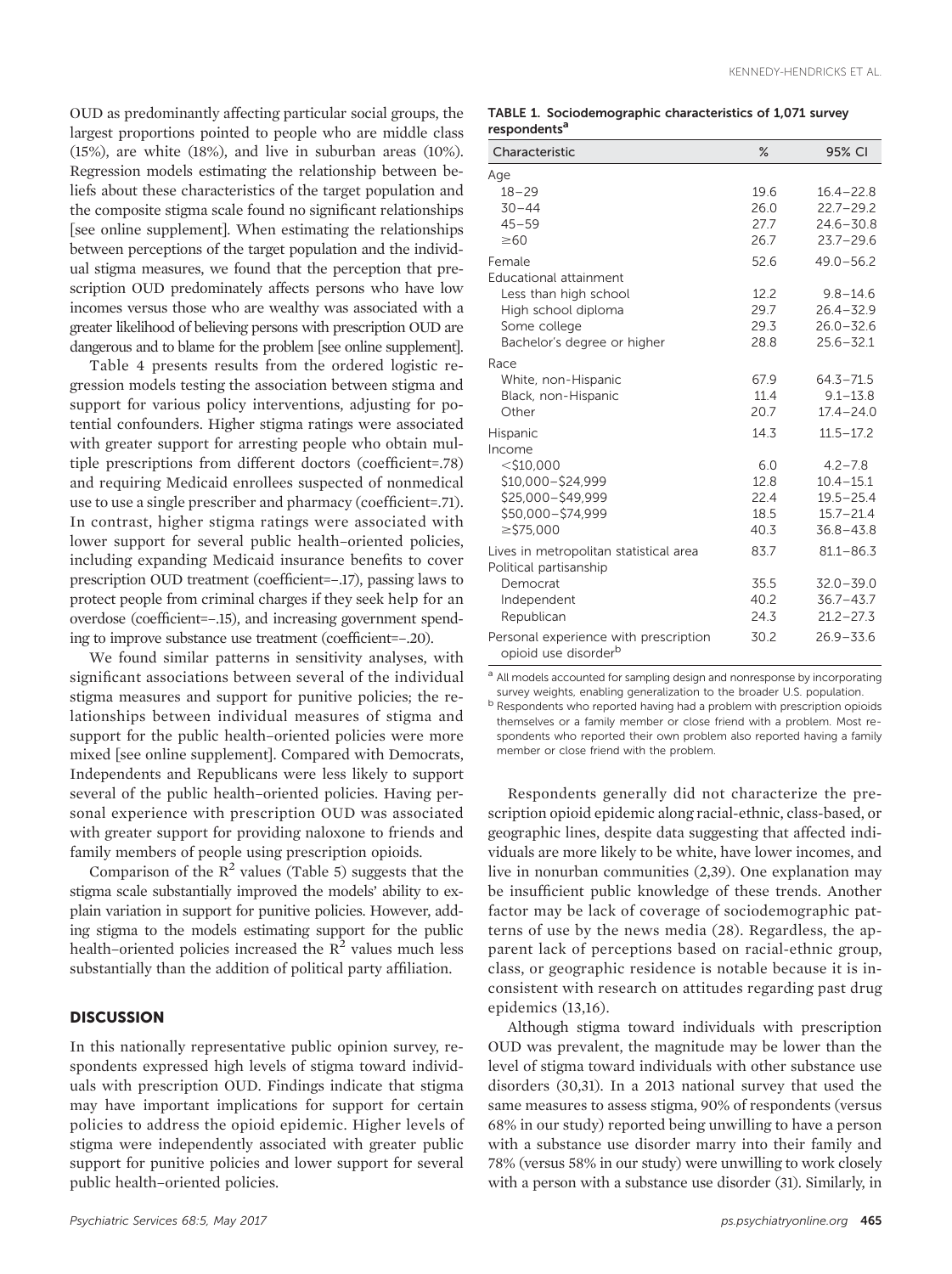|                                                                                                  |      | All respondents<br>$(N=1,071)$ |      | Respondents without<br>personal experience<br>$(N=755)$ |          | Respondents with<br>personal experience<br>$(N=316)$ |  |  |
|--------------------------------------------------------------------------------------------------|------|--------------------------------|------|---------------------------------------------------------|----------|------------------------------------------------------|--|--|
| Measure <sup>b</sup>                                                                             | $\%$ | 95% CI                         | $\%$ | 95% CI                                                  | $\%$     | 95% CI                                               |  |  |
| Individuals with prescription OUD are to<br>blame for the problem                                | 78.1 | $75.1 - 81.1$                  | 77.0 | $73.4 - 80.6$                                           | 80.5     | $75.3 - 85.8$                                        |  |  |
| Some people lack the self-discipline to<br>use prescription opioids without<br>becoming addicted | 71.8 | $68.6 - 75.0$                  | 68.6 | $64.6 - 72.5$                                           | $79.2**$ | $73.9 - 84.4$                                        |  |  |
| Unwilling to have a person with<br>prescription OUD marry into the<br>family                     | 67.5 | $64.2 - 70.9$                  | 68.0 | $64.0 - 71.9$                                           | 66.6     | $60.3 - 72.9$                                        |  |  |
| Unwilling to work closely with a person<br>with prescription OUD                                 | 57.7 | $54.1 - 61.2$                  | 57.0 | $52.8 - 61.2$                                           | 59.3     | $52.8 - 65.7$                                        |  |  |
| People with prescription OUD are<br>more dangerous than the general<br>population                | 56.2 | $52.6 - 59.8$                  | 54.2 | $49.9 - 58.4$                                           | 60.9     | $54.5 - 67.3$                                        |  |  |
| Employers should be allowed to deny<br>employment to a person with<br>prescription OUD           | 55.3 | $51.8 - 58.9$                  | 52.8 | $48.5 - 57.1$                                           | $61.2*$  | $54.8 - 67.5$                                        |  |  |
| Landlords should be allowed to deny<br>housing to a person with prescription<br><b>OUD</b>       | 38.9 | $35.4 - 42.4$                  | 37.3 | $33.2 - 41.5$                                           | 42.5     | $35.9 - 49.0$                                        |  |  |

TABLE 2. Social stigma toward individuals with prescription opioid use disorder (OUD) in a representative sample of U.S. adults with and without personal experience of prescription OUD (N=1,071)<sup>a</sup>

a All models accounted for sampling design and nonresponse by incorporating survey weights, enabling generalization to the broader U.S. population.

<sup>b</sup> Survey questions specifically asked about individuals with addiction to prescription pain medication to facilitate comprehension and reflect the terminology commonly employed by the news media in coverage of this topic.

 $*p<.05$ ,  $*p<.01$ 

the 1996 General Social Survey, 90% of respondents expressed unwillingness to interact with a person with cocaine dependence (29). It is possible that the legality of prescription opioids may be one factor that reduces stigma toward this group, but we were unable to test this potential explanation. As with other stigmatized conditions, most respondents endorsed the individual-blame attributions (12,19).

TABLE 3. Perceptions about the sociodemographic groups affected by prescription opioid use disorder in a representative sample of U.S. adults  $(N=1,071)^a$ 

| Group                                                   | ℅    | 95% CI        |
|---------------------------------------------------------|------|---------------|
| Income class                                            |      |               |
| More likely to be poor                                  | 4.7  | $3.3 - 6.2$   |
| More likely to be middle class                          | 15.0 | $12.3 - 17.7$ |
| More likely to be wealthy                               | 3.8  | $2.3 - 5.4$   |
| Problem affects all income groups<br>equally            | 76.5 | $73.3 - 79.7$ |
| Race-ethnicity                                          |      |               |
| More likely to be black/African<br>American             | 2.1  | $1.1 - 3.1$   |
| More likely to be Latino/Hispanic                       | .7   | $0 - 1.3$     |
| More likely to be white/Caucasian                       | 17.7 | $14.8 - 20.6$ |
| Problem affects all racial and ethnic<br>groups equally | 79.5 | $76.5 - 82.6$ |
| Area of residence                                       |      |               |
| More likely to live in rural area                       | 1.9  | $-5.0$        |
| More likely to live in urban area                       | 8.4  | $6.3 - 10.4$  |
| More likely to live in suburban area                    | 10.2 | $7.8 - 12.5$  |
| Problem affects all areas equally                       | 79.6 | $76.5 - 82.6$ |

<sup>a</sup> All models accounted for sampling design and nonresponse by incorporating survey weights, enabling generalization to the broader U.S. population.

In contrast to research on stigma and contact with individuals with mental illness (22,40,41), we found little evidence that personal experience with prescription OUD reduces stigma. Rather, respondents with personal experience expressed higher levels of stigma on some measures. Having a prescription OUD may strain interpersonal relationships, potentially heightening stigma among friends and family. Future research should examine the nature and quality of personal relationships with respect to stigma.

Stigma was a significant factor explaining variation in support for punitive policies and explained even more variation than did political partisanship. This raises the possibility that reducing stigma toward individuals with prescription OUD might be one way to discourage adoption of punitive policies. However, this interpretation has important caveats given that punitive policies themselves can contribute to stigmatizing attitudes toward target populations (7). Although punitive drug policies may be an outcome of stigma, such policies also may intensify negative attitudes by defining the affected population as criminal (7). This potential policy feedback loop complicates interpretation of a possible causal relationship between stigma and support for various policy interventions. In addition, although greater stigma was associated with lower support for public health–oriented policies, the analysis of the proportion of variation explained by stigma versus political partisanship raises questions about whether reducing stigma would be sufficient to change support for public health–oriented policies, a concern raised in other recent literature (6).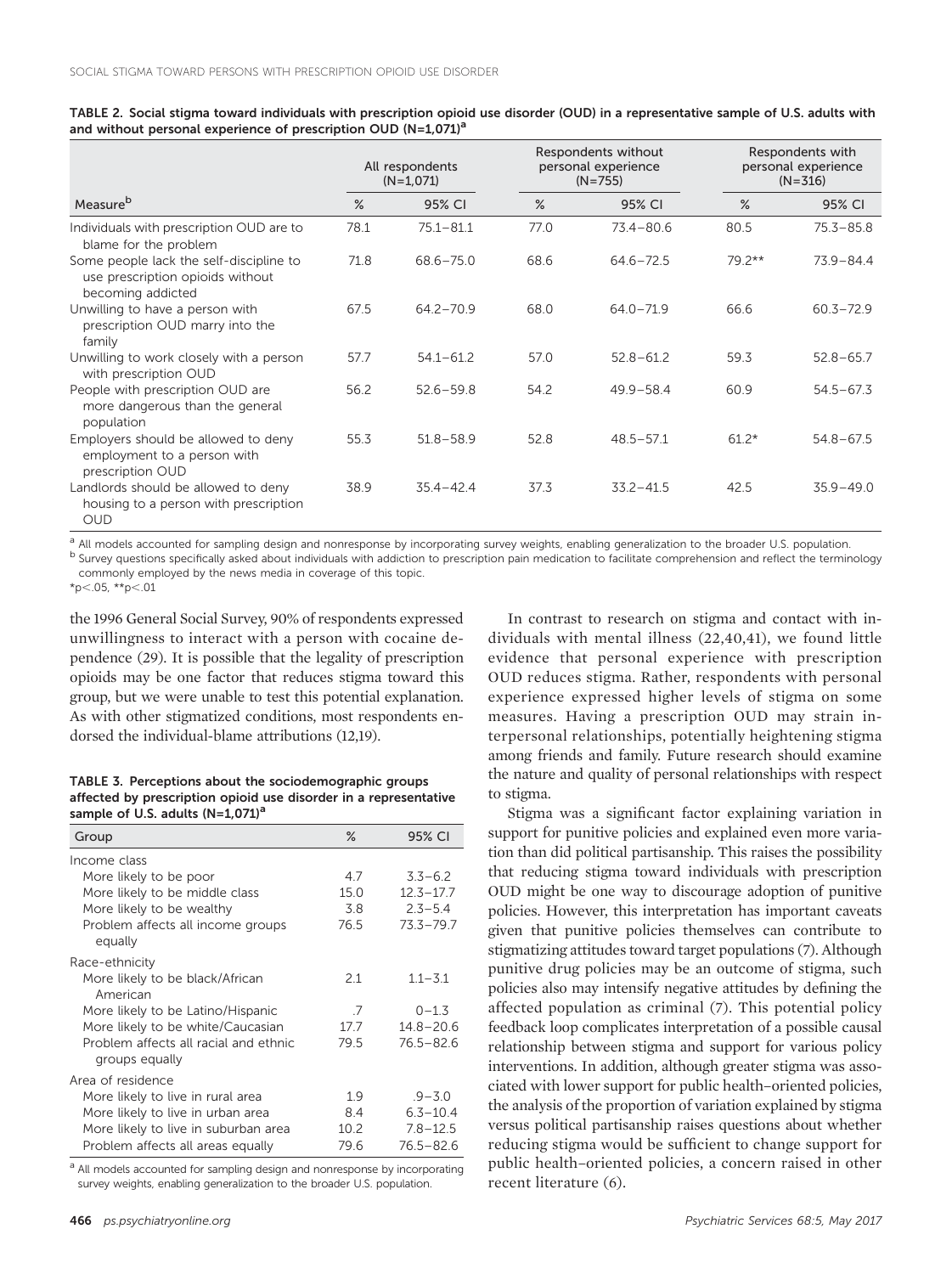| $\frac{1}{2}$                                     |        |
|---------------------------------------------------|--------|
| ֧֚֓֝֬<br>֧֚֚֚֝                                    |        |
| $\ddot{\phantom{a}}$                              |        |
|                                                   |        |
|                                                   |        |
| <b>MON C MOUVER</b>                               |        |
|                                                   |        |
|                                                   |        |
|                                                   |        |
|                                                   |        |
| Any (OLID) and policy cur-                        |        |
|                                                   |        |
| ۔<br>د                                            |        |
| $\ddot{\cdot}$<br>i                               |        |
| $\ddot{\phantom{a}}$                              |        |
|                                                   |        |
|                                                   |        |
| ;<br>;<br>;<br>;<br>;<br>:<br>;<br>$\ddot{\cdot}$ |        |
| Ā<br>₹                                            |        |
|                                                   |        |
|                                                   |        |
|                                                   |        |
|                                                   |        |
|                                                   |        |
|                                                   |        |
|                                                   |        |
| l                                                 | ֕      |
|                                                   | I<br>ļ |

|                                                                                                                                      |                 |                                                                                                                 | Punitive                |                                                                                                                    |                       |                                                                                                                              |                                  |                                                                                                                                        | Public health oriented |                                                                                                                                                                                                                                                                                      |                      |                                                                                                     |
|--------------------------------------------------------------------------------------------------------------------------------------|-----------------|-----------------------------------------------------------------------------------------------------------------|-------------------------|--------------------------------------------------------------------------------------------------------------------|-----------------------|------------------------------------------------------------------------------------------------------------------------------|----------------------------------|----------------------------------------------------------------------------------------------------------------------------------------|------------------------|--------------------------------------------------------------------------------------------------------------------------------------------------------------------------------------------------------------------------------------------------------------------------------------|----------------------|-----------------------------------------------------------------------------------------------------|
|                                                                                                                                      |                 | who obtain multiple<br>prescriptions from<br>prosecute people<br>different doctors<br>Arrest and<br>$(N=1,060)$ | enrollees               | problematic use to use<br>ð<br>suspected<br>a single prescriber<br>Require Medicaid<br>and pharmacy<br>$(N=1,063)$ |                       | substance use treatment,<br>for prescription OUD<br>including treatment<br>benefits to cover<br>Expand Medicaid<br>$N=1,056$ |                                  | charges for drug crimes<br>help for an overdose<br>people from criminal<br>Pass laws to protect<br>if they seek medical<br>$(N=1,059)$ |                        | using prescription opioids<br>Provide naloxone to<br>members of people<br>friends and family<br>$N=1,059$                                                                                                                                                                            |                      | government spending to<br>substance use problems<br>improve treatment of<br>$(N=1,059)$<br>Increase |
| Variable                                                                                                                             | Coeff.          | 95% CI                                                                                                          | Coeff.                  | $\overline{\cup}$<br>95%                                                                                           | Coeff.                | $\overline{\cup}$<br>95%                                                                                                     | Coeff.                           | $\overline{\circ}$<br>95%                                                                                                              | Coeff.                 | $\overline{\circ}$<br>95%                                                                                                                                                                                                                                                            | Coeff.               | $\overline{\cup}$<br>95%                                                                            |
| Political party (reference<br>Stigma scale<br>Democrat)                                                                              | $.78**$         | $\ddot{9}$<br>$-61$ to                                                                                          | $.71**$                 | 88.<br>$\overline{c}$<br>54                                                                                        | $-17*$                | $.33$ to $-.01$<br>$\mathbf{I}$                                                                                              | $-15*$                           | $.30 \text{ to } -01$<br>$\mathbf{I}$                                                                                                  | $-0.5$                 | $\ddot{1}$<br>$-.18$ to                                                                                                                                                                                                                                                              | $-20**$              | $-0.5$<br>$.35$ to<br>$\mathbf{I}$                                                                  |
| Independent<br>Republican                                                                                                            | $-29$<br>$-27$  | $-68$ to $.09$<br>$-0.01$ to $.06$                                                                              | $-42*$<br>$-22$         | $81$ to $-.02$<br>56 to .11                                                                                        | $-66**$<br>$-.76**$   | $-1.13$ to $-.39$<br>$-0.98$ to $-0.34$                                                                                      | $-36$<br>$-29$                   | $-73$ to .02<br>$-0.60$ to $.01$                                                                                                       | $-.42**$<br>$-.53**$   | $-10$<br>$-0.91$ to $-15$<br>$-74$ to                                                                                                                                                                                                                                                | $-1.04**$<br>$-73**$ | $-1.44$ to $-.65$<br>$-42$<br>$-1.04$ to                                                            |
| Personal experience with<br>prescription OUD                                                                                         | $\overline{24}$ | $-06$ to $.54$                                                                                                  | 23                      | $-0.09$ to $.55$                                                                                                   | 27                    | 57<br>$-0.03$ to                                                                                                             | $-03$                            | 26<br>$-33$ to                                                                                                                         | $.52**$                | 23 to .80                                                                                                                                                                                                                                                                            | $\overline{O}$       | $-23$ to $.36$                                                                                      |
| Age                                                                                                                                  |                 | $-00$ to $01$                                                                                                   | $.02**$                 | 01 to .03                                                                                                          | $\overline{O}$        | $-01$ to $01$                                                                                                                | OO.                              | S<br>$-01$ to                                                                                                                          | OO.                    | S.<br>$-0.01$ to                                                                                                                                                                                                                                                                     |                      | $\sum_{i=1}^{n}$<br>$-0.001$                                                                        |
| -emale (reference: male)<br>Educational attainment<br>reference: high school<br>diploma)                                             | 8 p             | $-22$ to $.32$                                                                                                  | 20                      | $-08$ to $.48$                                                                                                     | $35**$                | $\ddot{\circ}$<br>09 to                                                                                                      | $\overline{O}$                   | 26<br>$\overline{c}$<br>$-27$                                                                                                          | $-0.1$                 | 26<br>$-28$ to                                                                                                                                                                                                                                                                       | $rac{25}{25}$        | 50<br>$-03$ to                                                                                      |
| Less than high school                                                                                                                | $-10$           | $-58$ to $.39$<br>$-51$ to $.21$                                                                                | S.<br>$-17$             | <b>22</b><br>58<br>$-67$ to                                                                                        | 27                    | $-30$ to $.40$<br>$-76$ to $.21$                                                                                             | 00<br>0.5                        | $-29$ to $.40$<br>$-47$ to $47$                                                                                                        | S                      | 59<br>09<br>$-44$ to<br>$-0.61$ to                                                                                                                                                                                                                                                   | $-15$                | 36<br>$\overline{51}$<br>$-58$ to                                                                   |
| Bachelor's degree or<br>Some college<br>higher                                                                                       | $-36$<br>$-15$  | $-0.73$ to $01$                                                                                                 | OO.                     | .38<br>$-35$ to<br>.38 <sub>to</sub>                                                                               | $43*$<br>0.5          | 05 to .81                                                                                                                    | $43*$                            | 06 to 80                                                                                                                               | $-26$<br>$-33$         | $\overline{5}$<br>$-70$ to                                                                                                                                                                                                                                                           | OO.<br>$-06$         | 52.<br>$-0.35$ to<br>$-.44$ to                                                                      |
| Race (reference: non-<br>Non-Hispanic black<br>Hispanic white)                                                                       | $-11$           | $-57$ to $.35$                                                                                                  | $-52*$                  | $98$ to $-06$<br>$\mathbf{I}$                                                                                      | $-25$                 | $-0.71$ to $0.20$                                                                                                            | $-0.5$                           | $-48$ to $.42$                                                                                                                         | $-14$                  | $-.60$ to $.31$                                                                                                                                                                                                                                                                      | 5.                   | $-44$ to $.45$                                                                                      |
| Other                                                                                                                                | 59              | $-17$ to $.96$                                                                                                  | $-0.06$                 | $-76$ to .65                                                                                                       | $-19$                 | $-82$ to $.44$                                                                                                               | $-16$                            | $-87$ to $.56$                                                                                                                         | 29                     | $-32$ to $.91$                                                                                                                                                                                                                                                                       | $-19$                | $-82$ to $.44$                                                                                      |
| Hispanic (reference:<br>Income (reference:<br>not Hispanic)<br>$=$ \$75,000)                                                         | -<br>그          | .85 to .64                                                                                                      | $-0.4$                  | .76<br>.85 to                                                                                                      | 36                    | $-40$ to $1.12$                                                                                                              | $\dot{4}$                        | 36 to 1.19                                                                                                                             | $-30$                  | 45<br>$-1.02$ to                                                                                                                                                                                                                                                                     | $\overline{41}$      | $-0.30$ to 1.13                                                                                     |
| $<$ \$10,000                                                                                                                         | $-40$           | $-1.15$ to .34                                                                                                  | Ņ                       | .23<br>$-0.83$ to                                                                                                  | 64                    | $-.11$ to $1.39$                                                                                                             | 25                               | $\overline{4}$<br>$-0.95$ to                                                                                                           | $\overline{4}$         | $-26$ to $1.08$                                                                                                                                                                                                                                                                      | 5Ò                   | 68<br>$-0.54$ to                                                                                    |
| \$25,000-\$49,999<br>\$10,000-\$24,999                                                                                               | $-12$<br>$-11$  | $-0.61$ to $.38$<br>$-47$ to .23                                                                                | $\overline{0}$<br>$-25$ | $\ddot{c}$<br>$-0.72$ to<br>$-28$ to                                                                               | $\overline{40}$<br>29 | $-02$ to $.82$<br>Ğ.<br>$-10$ to                                                                                             | 0 <sub>4</sub><br>O <sub>.</sub> | 50<br>$\overline{4}$<br>$-41$ to<br>$-29$ to                                                                                           | 29<br>$\ddot{=}$       | $-0.05$ to $.88$<br>65<br>$-07$ to                                                                                                                                                                                                                                                   | $\overline{17}$      | .63<br>GO<br>$-29$ to                                                                               |
| \$50,000-\$74,999                                                                                                                    | $\overline{5}$  | $-20$ to $.53$                                                                                                  | 28                      | 46<br>P.<br>$-15$ to                                                                                               | 03                    | 38<br>$-31$ to                                                                                                               | $\overline{O}$                   | 34<br>$-33$ to                                                                                                                         | $\overline{5}$         | $\ddot{5}$<br>$-16$ to                                                                                                                                                                                                                                                               | 23                   | .35<br>$-33$ to<br>$-.14$ to                                                                        |
| ives in a metropolitan                                                                                                               | $-15$           | $\tilde{c}$<br>$-47$ to                                                                                         | $\overline{0}$          | $-45$<br>$\overline{c}$<br>32.                                                                                     | 25                    | 58.<br>$-0.07$ to                                                                                                            | 5O                               | $\frac{46}{5}$<br>$\overline{c}$<br>$-32$                                                                                              | $\dot{z}$              | $\overline{C}$<br>$-0.03$ to                                                                                                                                                                                                                                                         | 53                   | $\overline{C}$<br>$-0.05$ to                                                                        |
| (reference: does not)<br>statistical area                                                                                            |                 |                                                                                                                 |                         |                                                                                                                    |                       |                                                                                                                              |                                  |                                                                                                                                        |                        |                                                                                                                                                                                                                                                                                      |                      |                                                                                                     |
| All models accounted for sampling design and nonresponse by inc<br>missingness in the outcome variable. The ordered logit regression |                 |                                                                                                                 |                         |                                                                                                                    |                       |                                                                                                                              |                                  |                                                                                                                                        |                        | corporating survey weights, enabling generalization to the broader U.S. population. The Ns vary across models because of minor differences in<br>coefficients indicate change in support for policy (on the log proportional odds scale) with each 1-unit change in the stigma scale |                      |                                                                                                     |

\*p ,.05, \*\*p

,.01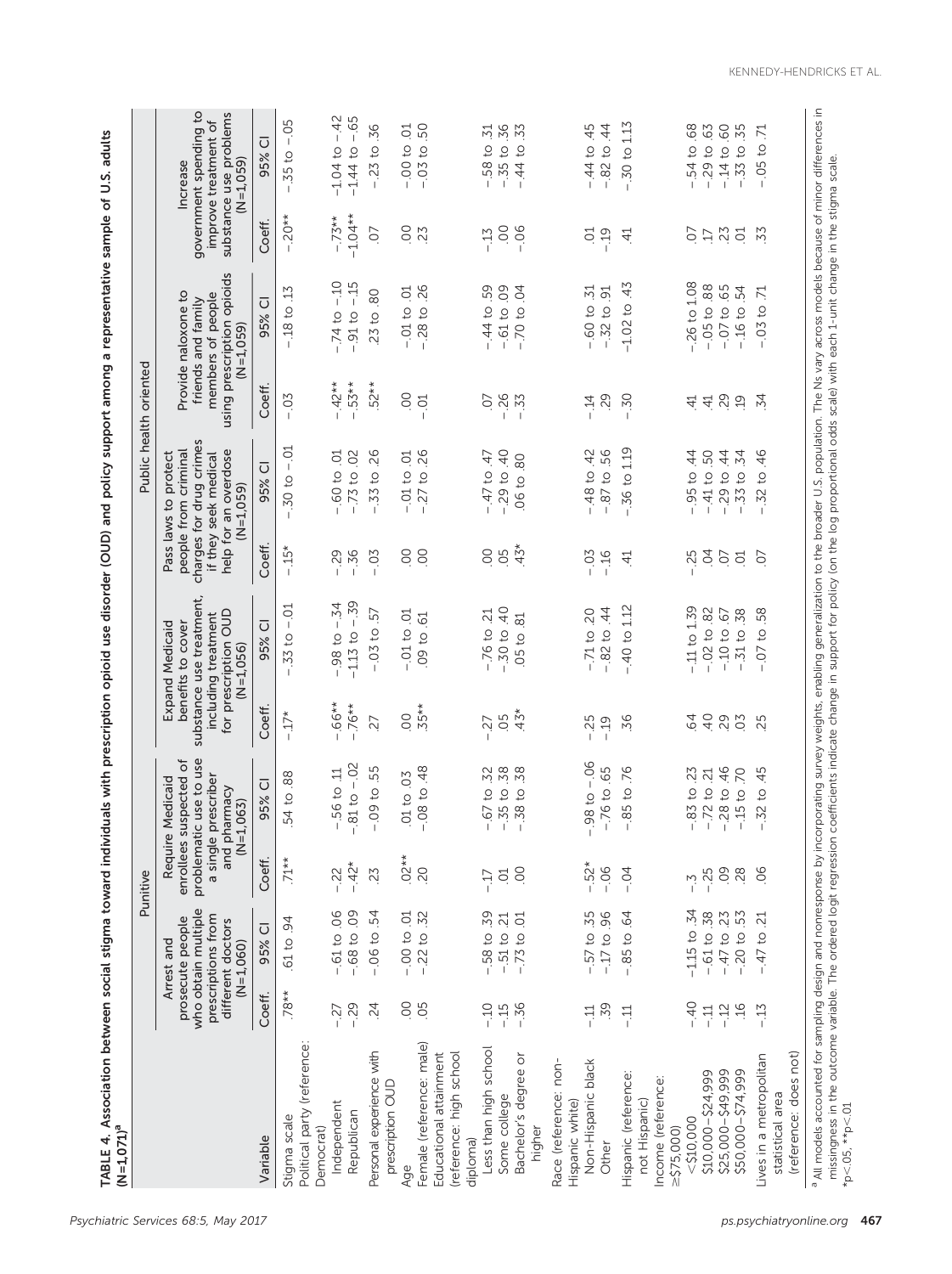|                                                                                                                      | Model 1:<br>sociodemographic<br>characteristics <sup>b</sup> |        |       | Model 2:<br>model 1 and political<br>party affiliation <sup>c</sup> |       | Model 3:<br>model 2 and<br>stigma measure <sup>d</sup> | Magnitude of<br>change in $R^2$ |              |
|----------------------------------------------------------------------------------------------------------------------|--------------------------------------------------------------|--------|-------|---------------------------------------------------------------------|-------|--------------------------------------------------------|---------------------------------|--------------|
| Policy                                                                                                               | $R^2$                                                        | p      | $R^2$ | p                                                                   | $R^2$ | p                                                      | Model 1 to 2                    | Model 2 to 3 |
| Arrest and prosecute people who obtain<br>multiple prescriptions from different<br>doctors                           | 3.74                                                         | .007   | 3.76  | .956                                                                | 17.05 | < 0.01                                                 | $+.02$                          | $+13.2$      |
| Require Medicaid enrollees suspected<br>of problematic use to use a single<br>prescriber and pharmacy                | 6.18                                                         | < 0.01 | 6.35  | .543                                                                | 17.53 | < .001                                                 | $+.16$                          | $+11.18$     |
| Expand Medicaid insurance benefits<br>to cover substance use treatment                                               | 4.55                                                         | .001   | 7.84  | < 0.01                                                              | 8.73  | .017                                                   | $+3.29$                         | $+.90$       |
| Pass laws to protect people from<br>criminal charges for drug crimes<br>if they seek medical help for an<br>overdose | 2.16                                                         | .211   | 2.96  | .054                                                                | 3.78  | .020                                                   | $+.80$                          | $+.83$       |
| Provide naloxone to friends and<br>family members of people using<br>prescription opioids                            | 4.25                                                         | .001   | 5.81  | < 0.003                                                             | 5.81  | .667                                                   | $+1.57$                         | $+.03$       |
| Increase government spending to<br>improve treatment of substance<br>use problems                                    | 3.95                                                         | .006   | 9.01  | < 0.01                                                              | 10.33 | .004                                                   | $+5.06$                         | $+1.33$      |

TABLE 5. Proportion of variance in policy support explained by sociodemographic characteristics, political party affiliation, and stigma in a representative sample of U.S. adults  $(N=1,071)^a$ 

use problems

a All models accounted for sampling design and nonresponse by incorporating survey weights, enabling generalization to the broader U.S. population. The p values indicate the joint significance of each block of variables in the model or the new variable(s) added to the model (using postestimation Wald tests).<br><sup>b</sup> Model 1 included age, gender, race and ethnicity, educationa

experience with prescription opioid use disorder.

<sup>c</sup> Model 2 included political party affiliation in addition to the variables in model 1.  $\frac{d}{dx}$  Model 3 included stigma in addition to the variables in models 1 and 2.

This study was subject to some limitations. Low recruitment rates for online survey panels raise concern about external validity; however, the sociodemographic characteristics of the sample were comparable to those of the general population. Additional survey research should assess the stability of public attitudes about this issue. Second, this survey assessed only social stigma toward individuals with prescription OUD. Although social stigma arguably has significant implications for policy, our understanding of stigma toward this population could be enhanced by assessing the extent to which individuals with prescription OUD experience self-stigma (8) and the effects of self-stigma on well-being (42). Third, our survey questions employed terminology related to "abuse" and "addiction" in regard to "pain medication," although the current clinical diagnosis is "opioid use disorder." It is possible that use of these terms heightened respondents' levels of stigma (43). However, we intentionally selected terms most likely to be familiar to the public on the basis of a content analysis of news media coverage of the issue (28). Finally, this was a cross-sectional survey, and thus we were unable to assess causality with respect to stigma and support for various policies.

## CONCLUSIONS

This is the first study of which we are aware that assessed social stigma toward individuals with prescription OUD. Findings indicate that negative attitudes toward this population were prevalent in this national sample of U.S. adults.

Experimental studies have demonstrated that reframing problems can alter the degree to which the public attributes responsibility to individuals (versus governmental actors) for stigmatized conditions (44,45). Message-framing research suggests that portraying substance use disorders as treatable may reduce stigma, but it is not clear that this translates into increased support for public health–oriented policies (6).

#### AUTHOR AND ARTICLE INFORMATION

Dr. Kennedy-Hendricks, Dr. Barry, and Dr. McGinty are with the Department of Health Policy and Management and Dr. Ensminger is with the Department of Health, Behavior and Society, all at Johns Hopkins Bloomberg School of Public Health, Baltimore (e-mail: [alene@jhu.edu](mailto:alene@jhu.edu)). Dr. Gollust is with the School of Public Health, University of Minnesota, Minneapolis. Dr. Chisolm is with the Department of Psychiatry and Behavioral Sciences, Johns Hopkins School of Medicine, Baltimore.

This research was funded by grant 114061 from the American International Group, Inc. The funding body had no role in the design and conduct of the study; collection, management, analysis, and interpretation of the data; preparation, review, or approval of the manuscript; or decision to submit the manuscript for publication.

Dr. Chisolm reports serving as a consultant to the Health Services Advisory Group, Inc. The other authors report no financial relationships with commercial interests.

Received January 31, 2016; revision received August 31, 2016; accepted October 21, 2016; published online January 4, 2017.

## **REFERENCES**

[1](https://ps.psychiatryonline.org/action/showLinks?doi=10.1176%2Fappi.ps.201600056&pmid=25581144&crossref=10.1146%2Fannurev-publhealth-031914-122957&citationId=p_10). Kolodny A, Courtwright DT, Hwang CS, et al: The prescription opioid and heroin crisis: a public health approach to an epidemic of addiction. Annual Review of Public Health 36:559–574, 2015